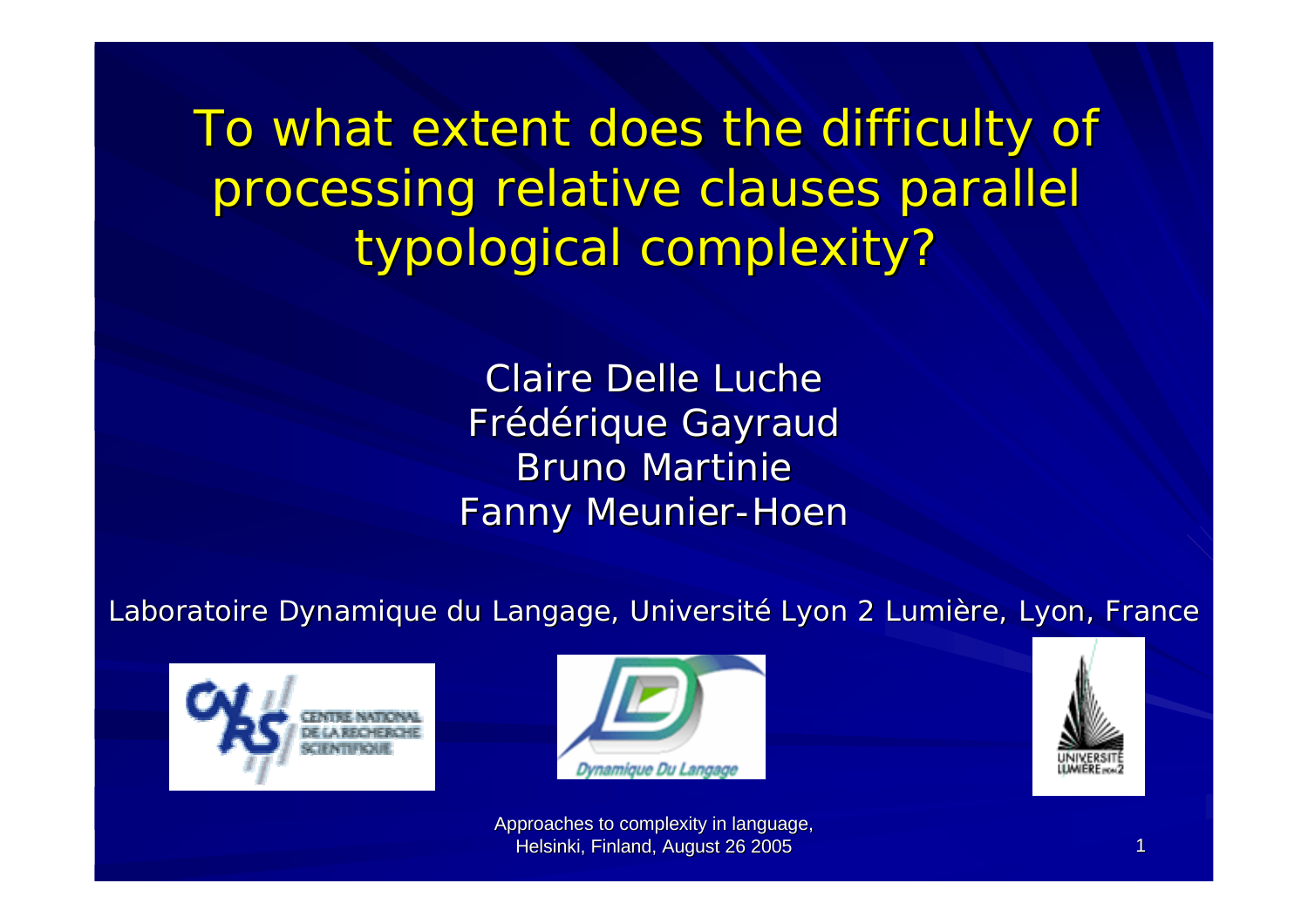## **Complexity and language**

#### $\blacksquare$  Quantity = Complexity?

*(1) Please pick up four tomatoes, a pound of apricots, prune juice, shallots shallots, six apples and a bag of and a bag of carrots carrots on the way home.*

*(2) The man (2) The man that the woman that the child hugged kissed laughed laughed.*

Quantity of information is not the predominant factor of complexity

 $\blacksquare$  Difficulty = Complexity?

 $-$  (2) is more difficult to process than (1), the syntactic structure of  $(2)$  is more complex than  $(1)$ 's.

Difficulty of processing may be a way to test the language complexity.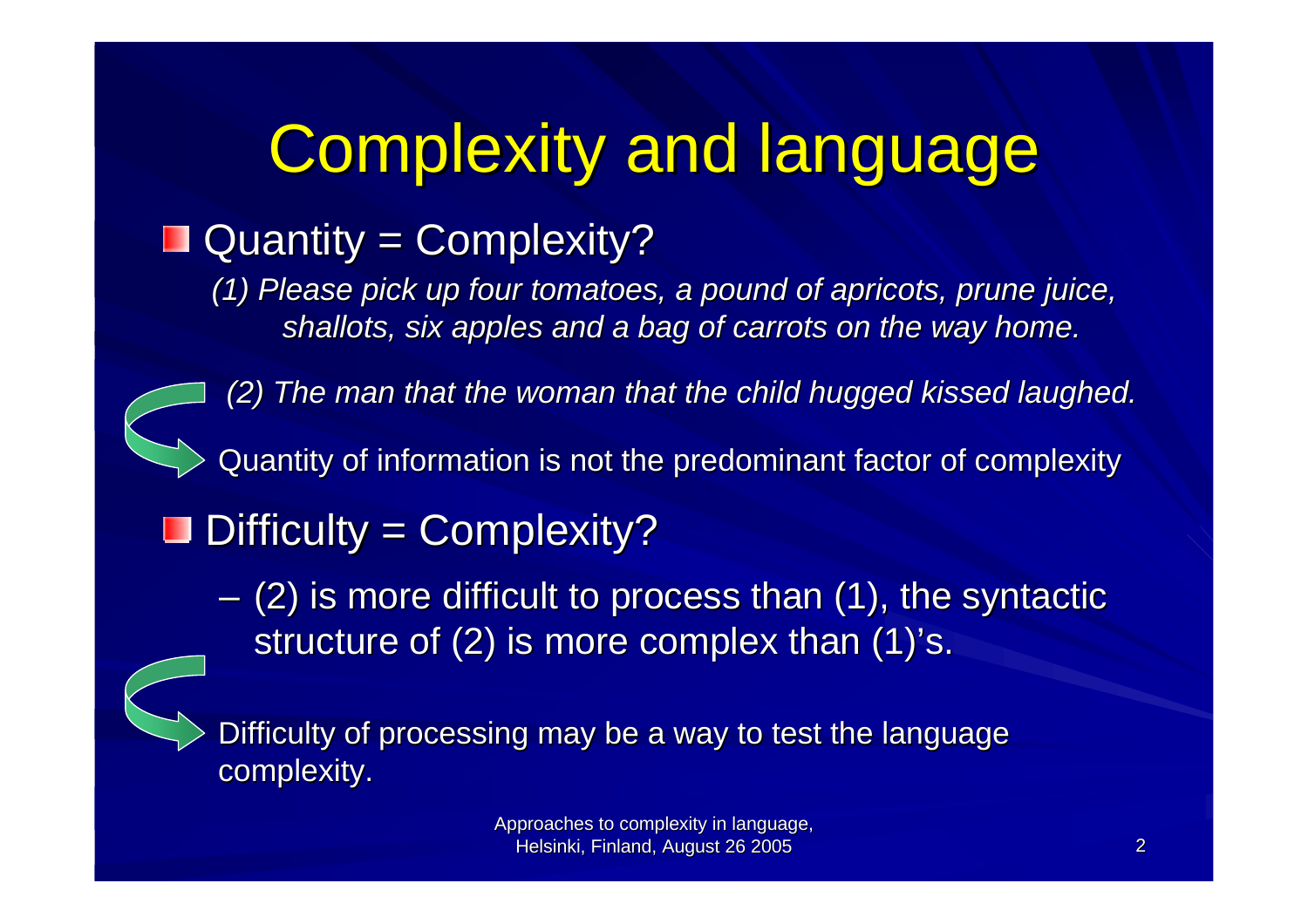# Introduction (1)

#### **Relativization in general**

- $-$  RCs are sentential modifiers of nouns.
- **Line Community** - The operation of relativization can be marked by different ways, but in any case, the relativized constituent is moved from its canonical position.
- $\mathcal{L}_{\mathcal{A}}$  , where  $\mathcal{L}_{\mathcal{A}}$  is the set of the set of the set of the set of the set of the set of the set of the set of the set of the set of the set of the set of the set of the set of the set of the set of the  $-$  Main idiosyncratic properties in the world languages:
	- **The relativizer can be compulsory (French), optional** (English, Arabic) or never available (Japanese).
	- $\blacksquare$  Possible morphological variation of the mark according to the relativized position (French *vs.* Chinese).
	- **Possible marking by special verbal morphology (Turkish).**
	- **In the RC, presence of a resumptive pronoun coindexed coindexed** with the antecedent (Arabic, Hebrew etc.) or gap (English, French…).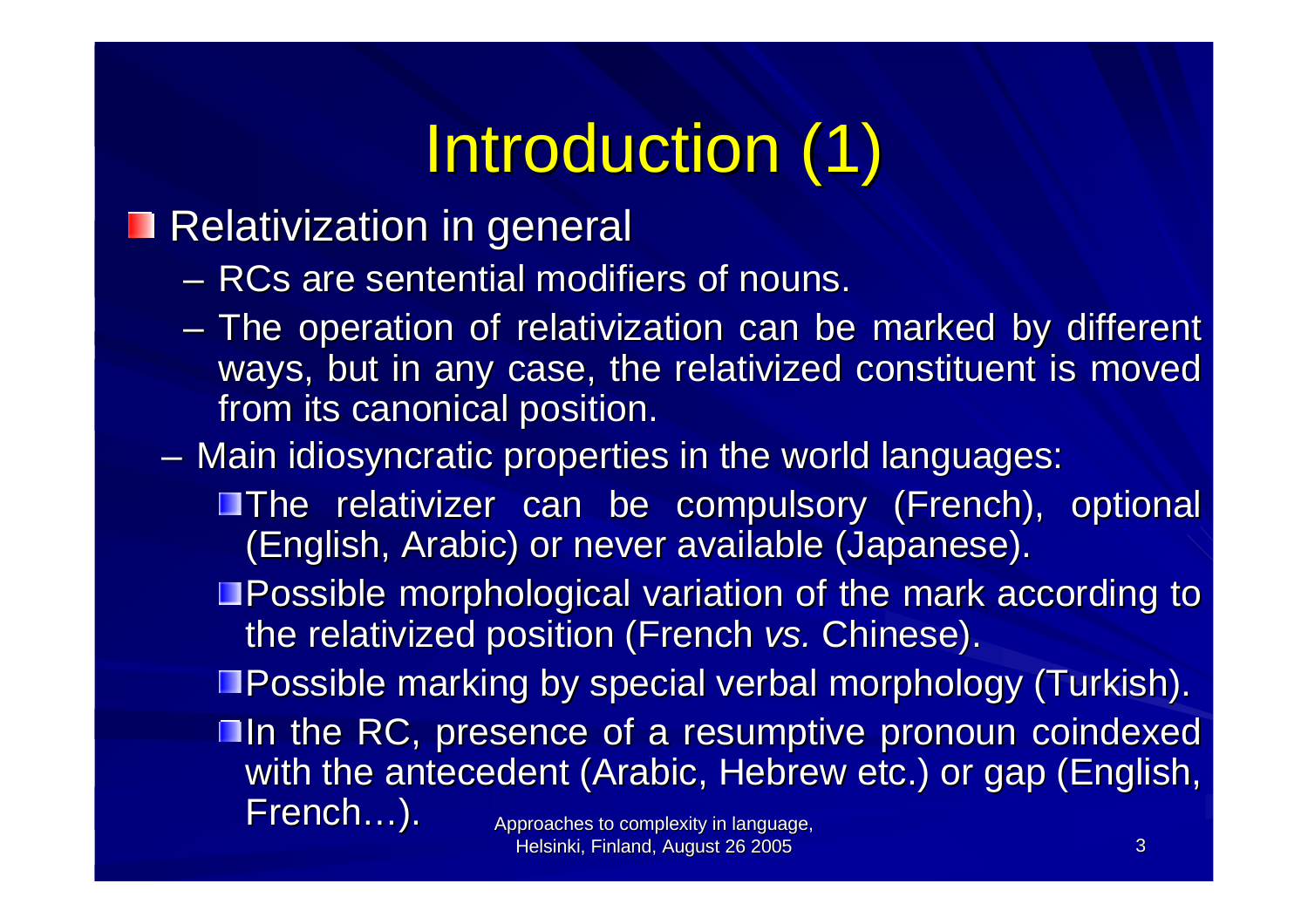# Introduction (2)

Relativization in standard French Example: center-embedded O RC

*(3) L'homme fume. Le chien chasse l'homme. (3) L'homme fume. Le chien chasse l'homme.*

*L'homme fume. Le chien chasse l'homme.<br>(4) L'homme que le chien chasse fume.* 

- **Links and Contract and Contract**  $-$  The object NP is moved from its canonical postverbal position position
- Presence of a relativizer
- **Links and Community**  $-$  The morphology of the relativizer (QUE) indicates the  $\overline{\phantom{a}}$ relativized position (Object)
- Main relativizable positions in French: Subject (QUI), Object or Attribute (QUE), Indirect Object (Prep+ Relative pronoun or DONT), Genitive (Prep+ Relative pronoun or DONT)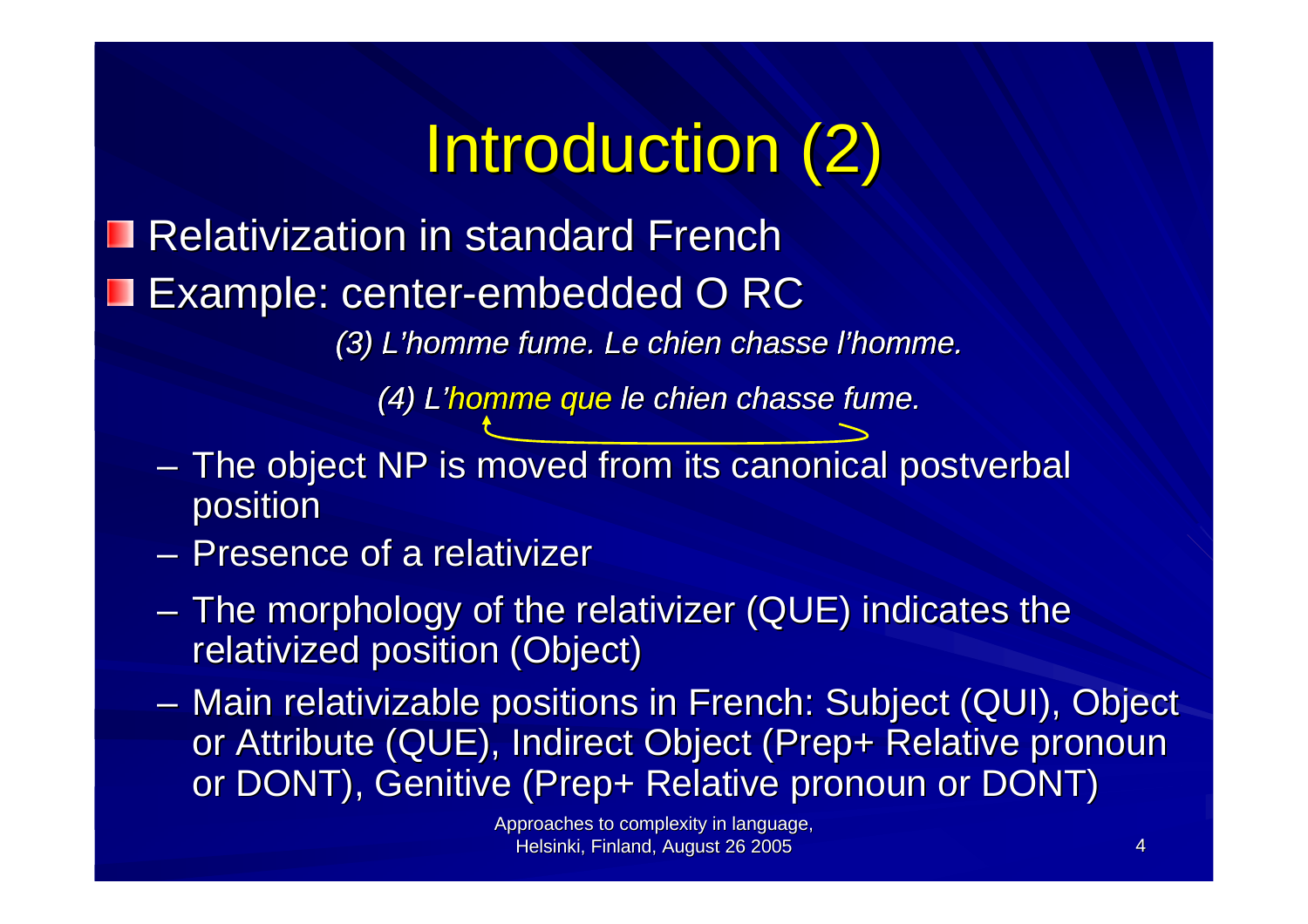## Introduction (3)

- Difference between O and S RCS : O RCs  $(5)$  : more difficult to process than  $S$  RCS (6) (Caplan, & Waters, 1999; Ford, 1983; Frazier, 1985; Gibson, 1998, 2000; Gouvea, 2000; King, & Just, 1991; Traxler, Morris, & Seely, 2002; Yngve, 1960)
	- (5) *The reporter The reporter that the senator senator attacked attacked admitted admitted the error.*
	- (6) *The reporter The reporter that attacked attacked the senator senator admitted admitted the error.*

 $\blacksquare$  Several theoretical attempts to account for the S O difference

■Canonical word order

Functions parallelism

 $\blacksquare$  Depth of embedding

**Working memory cost** 

Approaches to complexity in language, Helsinki, Finland, August 26 2005 **5 August 26 2005 Helsinki, Finland, August 26 2005**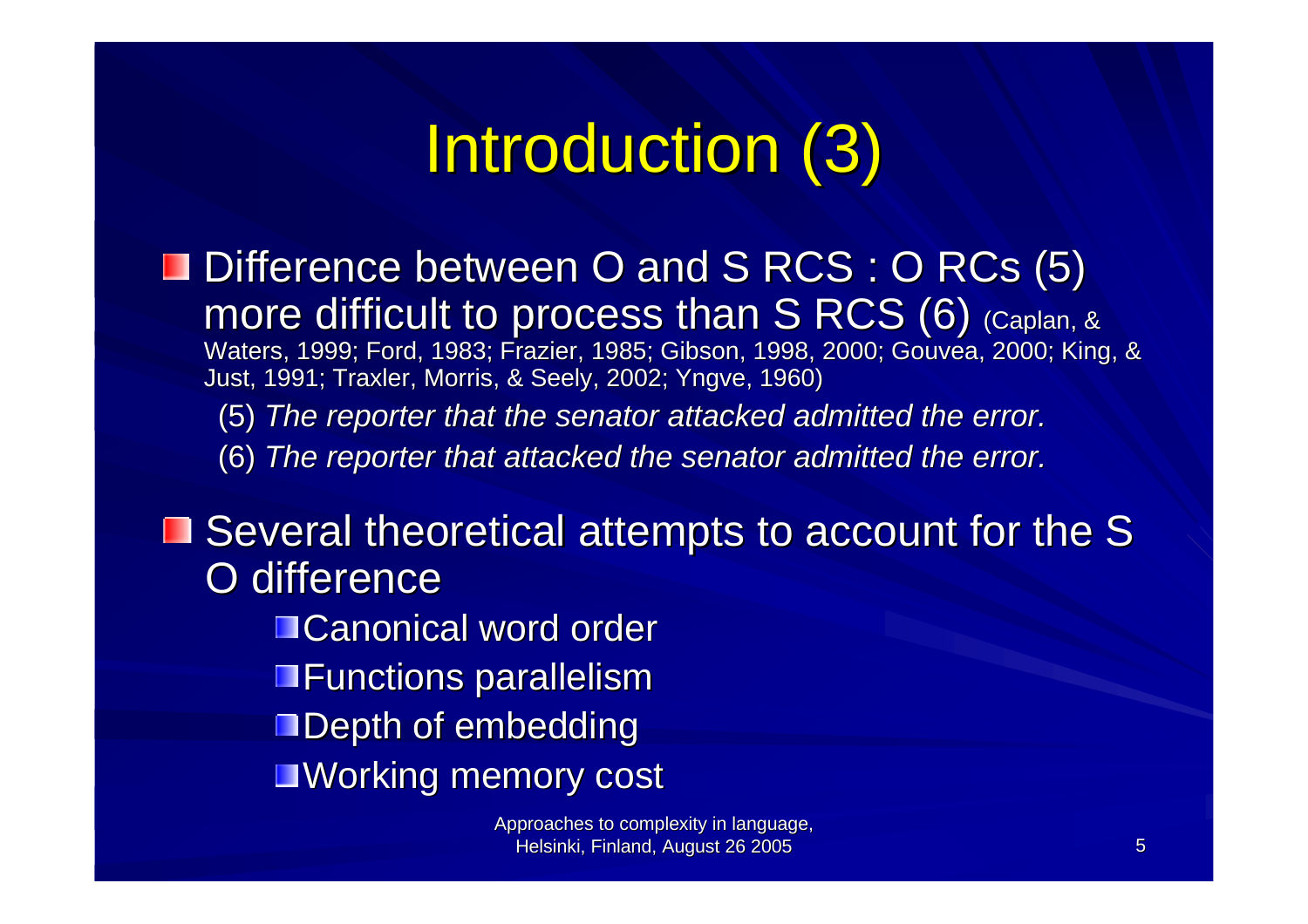### **Canonical word order**

#### French canonical word order =  $\text{SVO}$  $\blacksquare$  S RC: SV(O)

*(7) Le sénateur qui attaque le reporter admet l'erreur. (The senator that attacked the reporter admitted the error.)* 

#### O RC: OSV

*(8) Le sénateur sénateur que le reporter le reporter attaque attaque admet l'erreur l'erreur. (The senator that the reporter attacked admitted the error.)*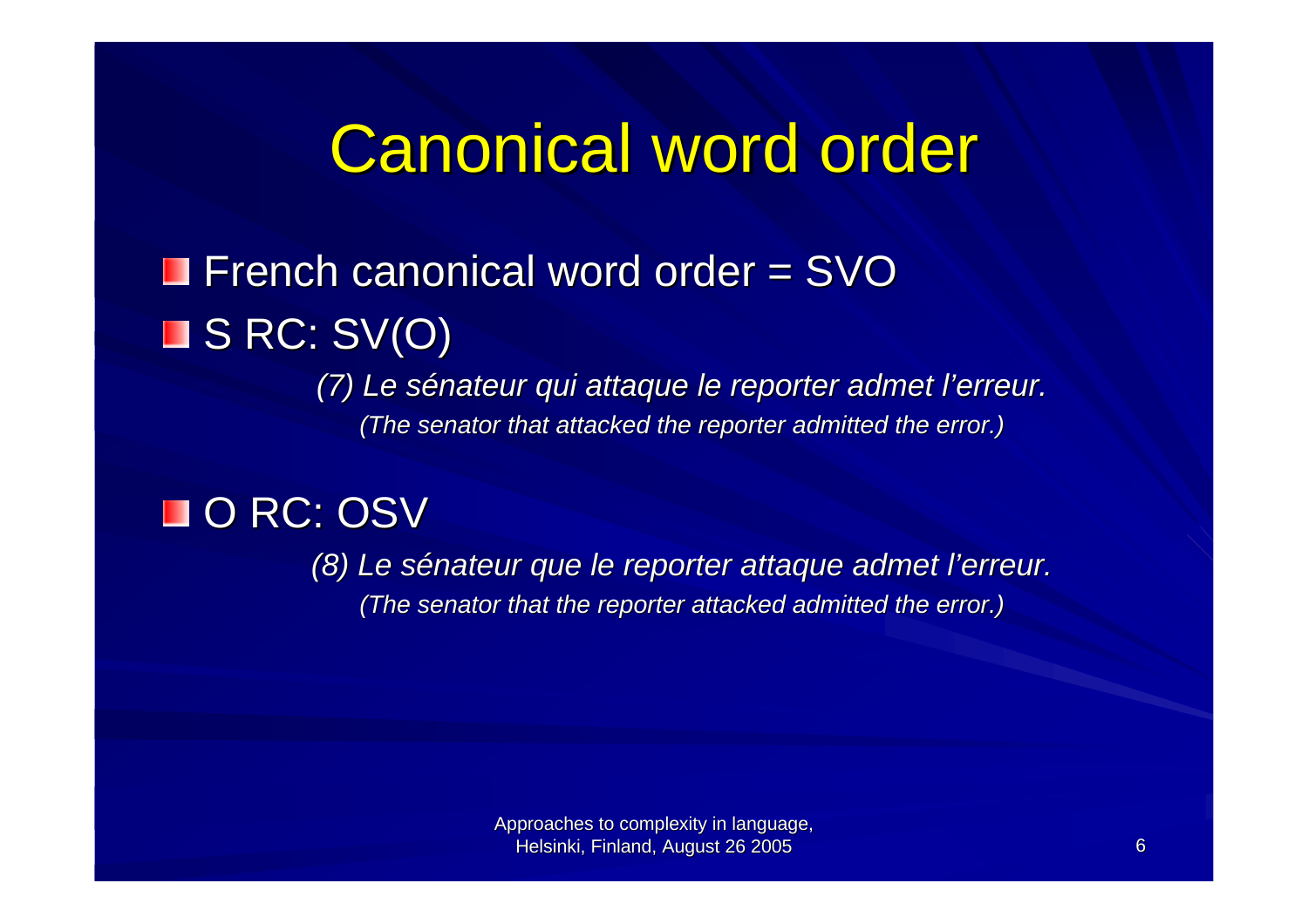### **Function parallelism**

**In a language acquisition perspective, Sheldon In a language acquisition perspective, Sheldon**  $(1974)$  claims that  $(9)$  is easier to process than  $(10)$  and  $(11)$ , because only in  $(9)$ , the relativized NP *The singer* has the same function both in the matrix and in the relative clause:

> (9) *She despises despises the singer the singer that you admire. admire.* (10) *The singer The singer that you admire is on stage on stage tonight tonight*. (11) *She despises despises the singer the singer that is on stage on stage*.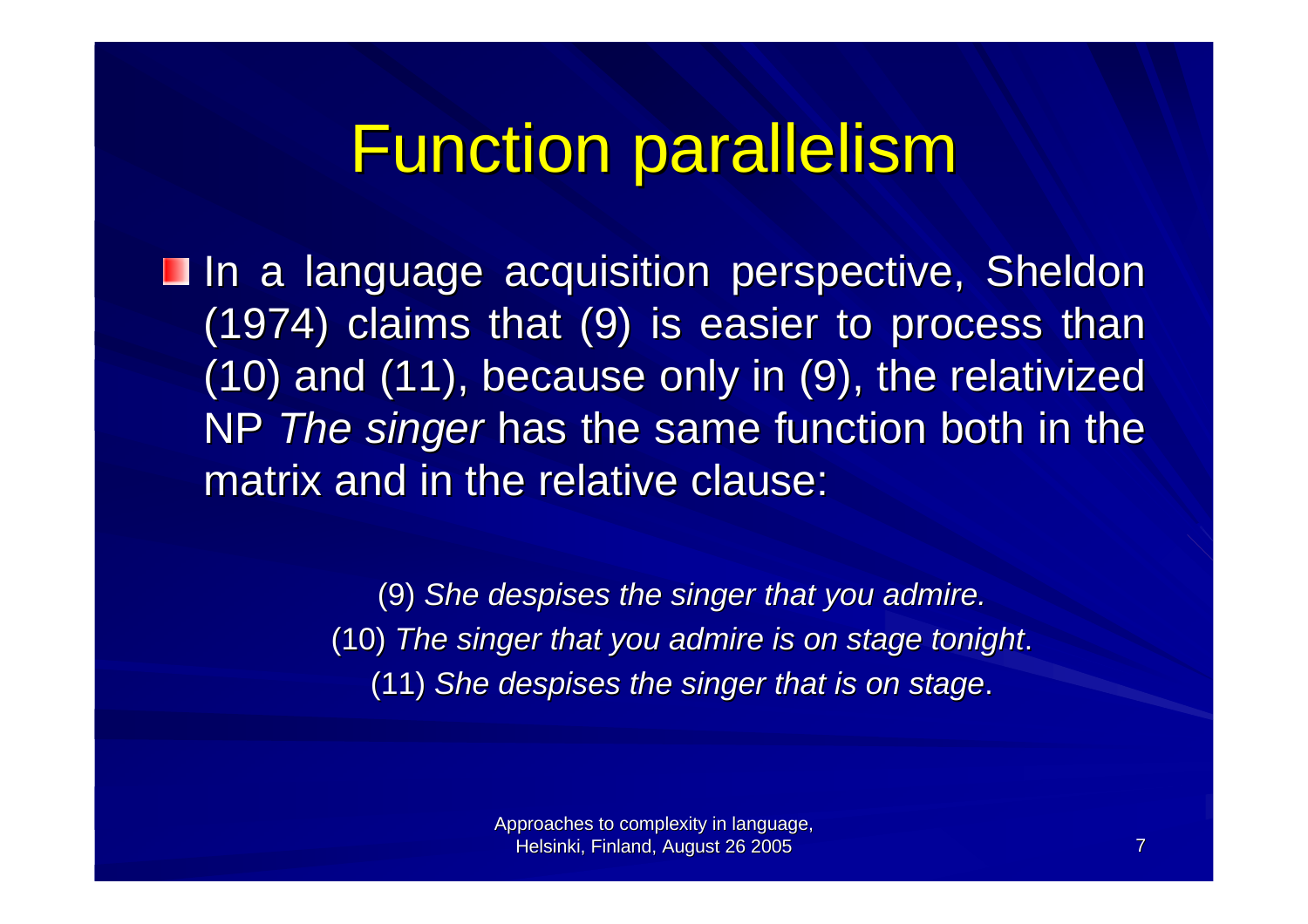### Depth of embedding

- Hawkins (1994) : in a language such as French, a S RC is predicted to be less complex to process than a O RC.
- **The reason is the following : in O RCs, the size of the** portion of the tree involved in the coindexation between *t* and the head noun is larger.



Approaches to complexity in language, Helsinki, Finland, August 26 2005 **Black and August 26 2005** 8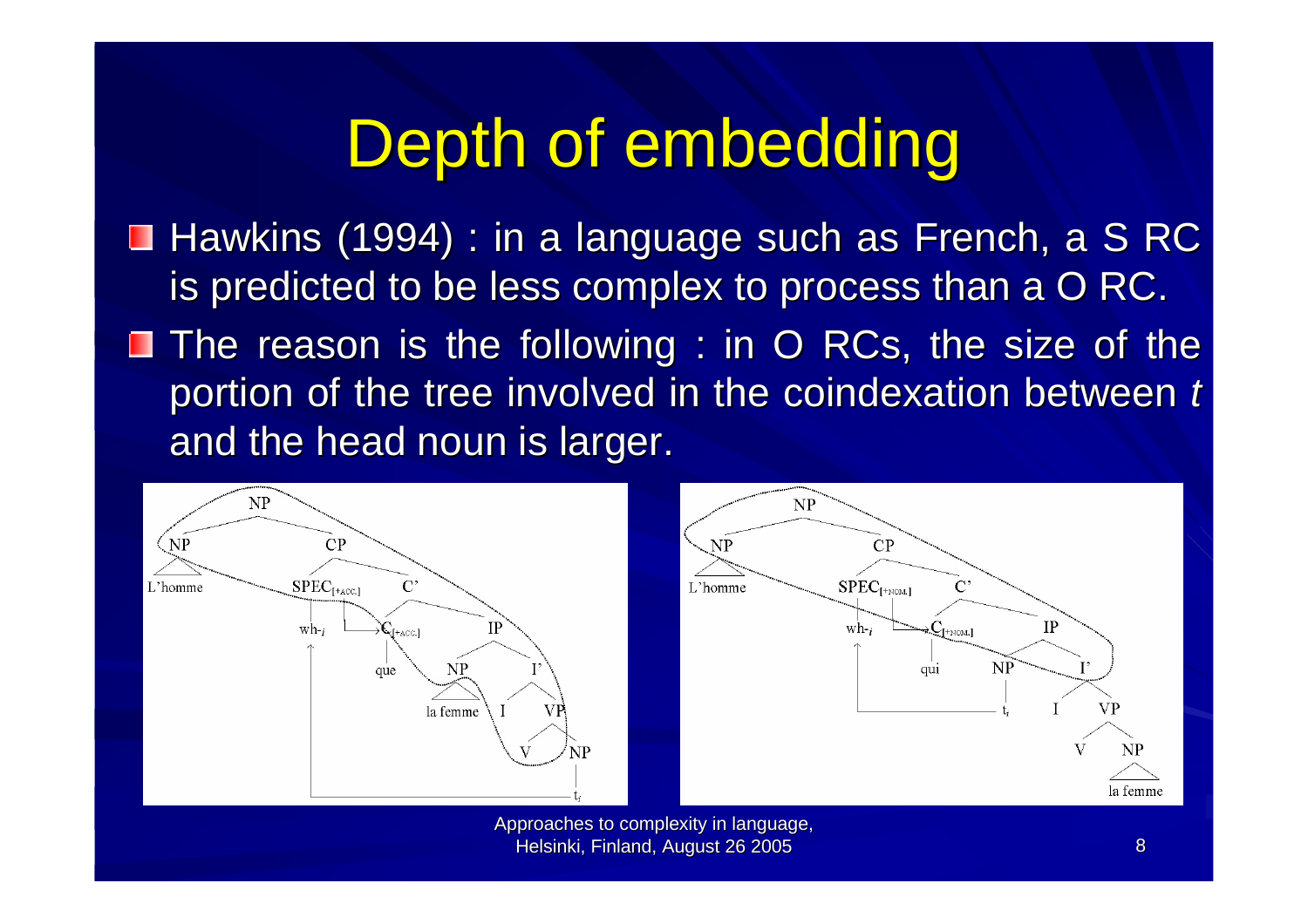## Working memory accounts of RC processing

■ Working memory accounts of RC processing:

- $\mathcal{L}_{\mathcal{A}}$  , where  $\mathcal{L}_{\mathcal{A}}$  is the set of the set of the set of the set of the set of the set of the set of the set of the set of the set of the set of the set of the set of the set of the set of the set of the – King, & Just (1991)
- $\mathcal{L}_{\mathcal{A}}$  , where  $\mathcal{L}_{\mathcal{A}}$  is the set of the set of the set of the set of the set of the set of the set of the set of the set of the set of the set of the set of the set of the set of the set of the set of the – Caplan, & Waters (1999)
- $\mathcal{L}_{\mathcal{A}}$  , where  $\mathcal{L}_{\mathcal{A}}$  is the set of the set of the set of the set of the set of the set of the set of the set of the set of the set of the set of the set of the set of the set of the set of the set of the – Gibson (1998, 2000): the DLT, a computational approach approach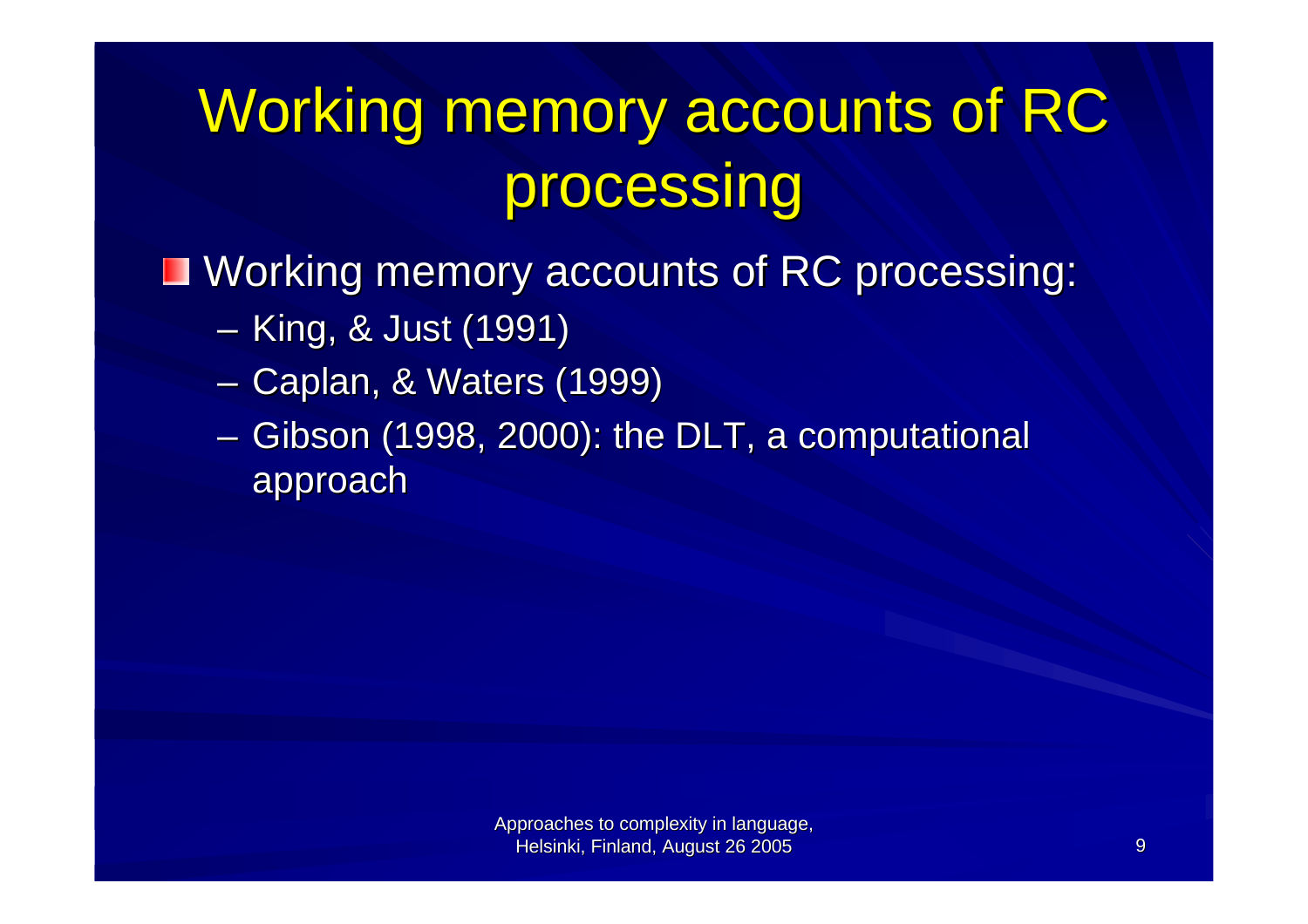### The DLTheory

- Two processing costs: memory and integration costs
- Predictions

(8) O RC: (8) O RC: *Le sénateur sénateurque le reporter le reporter attaque attaque admet l'erreur l'erreur.*  $1\text{+}2$ 3

(7) S RC: (7) S RC: *Le sénateur sénateur qui attaque attaque le reporter le reporter admet l'erreur l'erreur.* 3

1

#### Extended predictions ш

(12) OG RC: (12) OG RC: *Le sénateur dont le reporter att Le sénateur dont le reporter attaque le parti admet l'erreur. aque le parti admet l'erreur.*  $>1$  $1(+3)$  5

1

*(The senator whose party the reporter attacked admitted the error.)* 

Approaches to complexity in language, Helsinki, Finland, August 26 2005 Helsinki, Finland, August 26 2005 10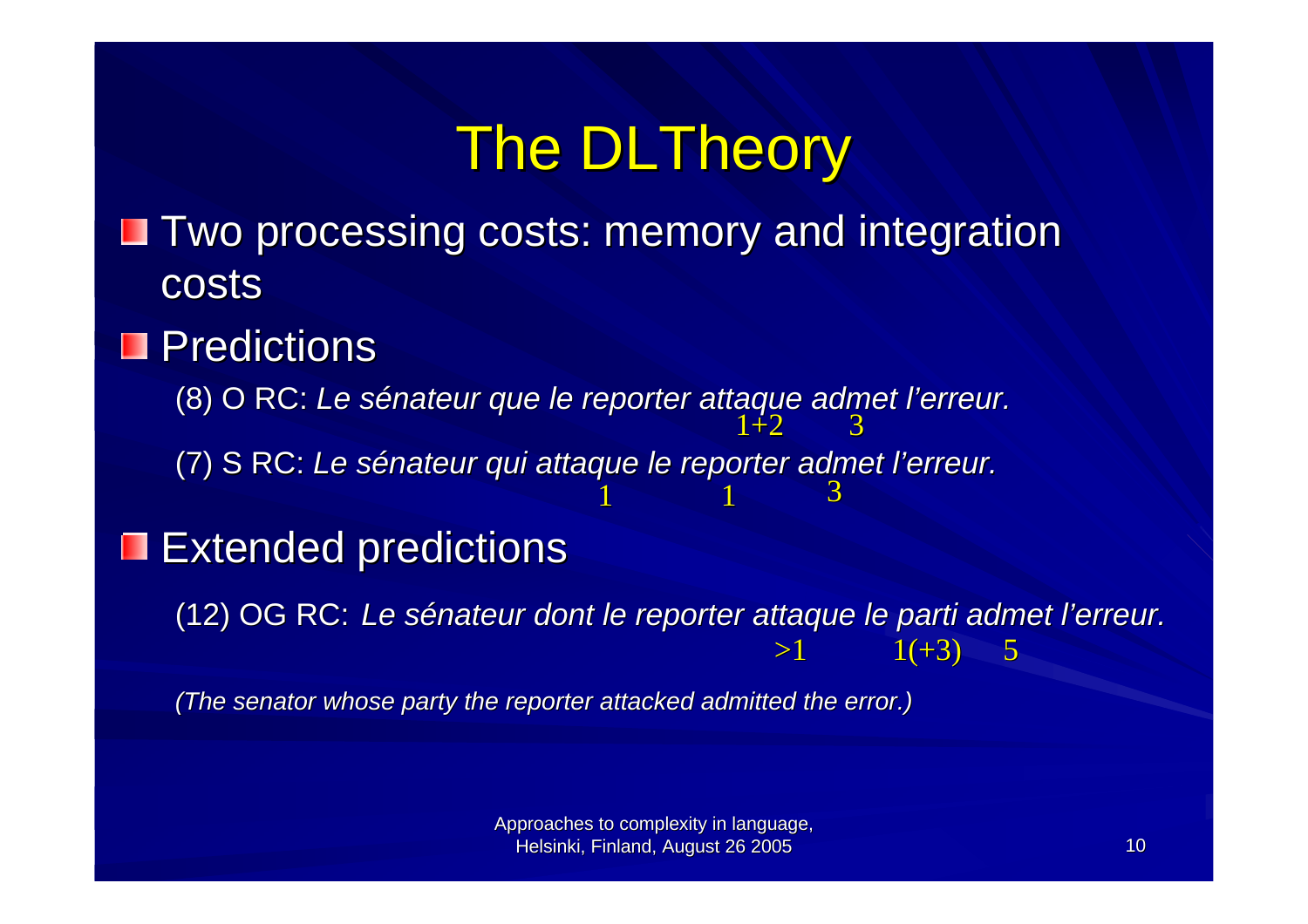# A typological approach

**The Accessibility Hierarchy (Keenan, & Comrie, 1987):**  $S > 0 > 10 > OBL > G > OComp$ 

**Principles:** 

- $\mathcal{L}_{\mathcal{A}}$  $-$  « A language must be able to relativize [S position].
- $\sim$  $-$  [Strategies apply] on a contiguous segment of the AH.
- – $-$  Strategies can that apply at one point of the AH may cease to apply at any lower levels. » (Keenan, & Comrie, 1987, p. 6)

#### **Examples:**

- $\mathcal{L}_{\mathcal{A}}$ – S only: Malagasy
- S-G: French
- –– S-OComp: English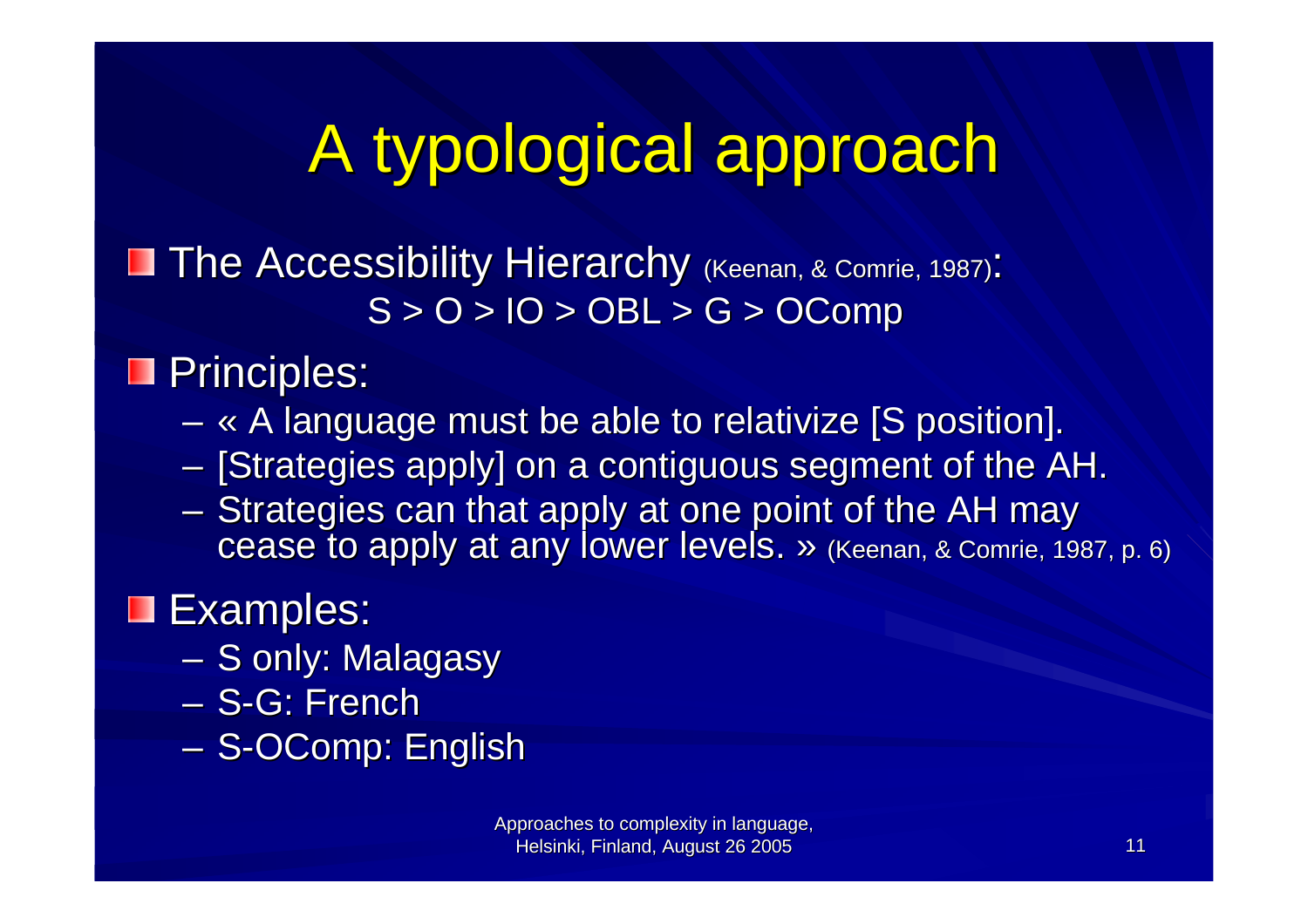### The AH and comprehension

Keenan, & Hawkins (1987): repetition procedure Materials: 36 sentences (9 different positions in the AH) (13) S: (13) S: *I know that the girl the girl who got the answer right is clever.* (14) O: He remembered *that the sweets which Dave gave Sally were a treat.* (15) OG: (15) OG: *The fact that the sailor whose ship Jim took had one leg is important. important.* (16) OComp: *He remembered remembered that the girl the girl who Jane is older than could read.*

 $\sf Results:$  the AH is supported by adult and children's data

#### **OD** Comments:

- –– S, IO, Obl: one animate noun; SG, OG, OComp…: two animate nouns
- –– The procedure mixes production and comprehension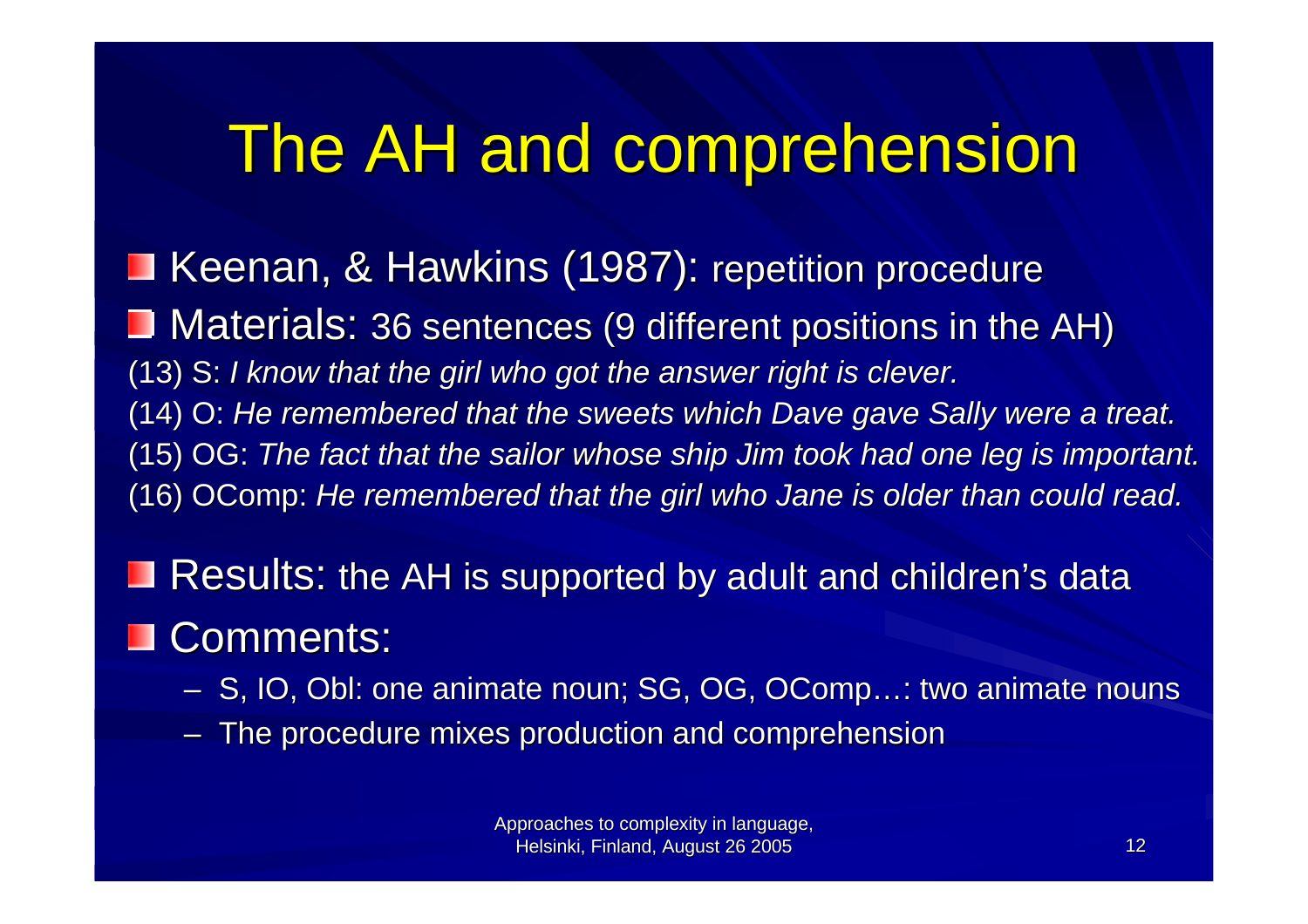### **Predictions**

**■ Canonical word order** Functions parallelism

 $\blacksquare$  Depth of embedding **Working memory cost**  $S > 0$ , IO, OBL, G



Approaches to complexity in language, Helsinki, Finland, August 26 2005 13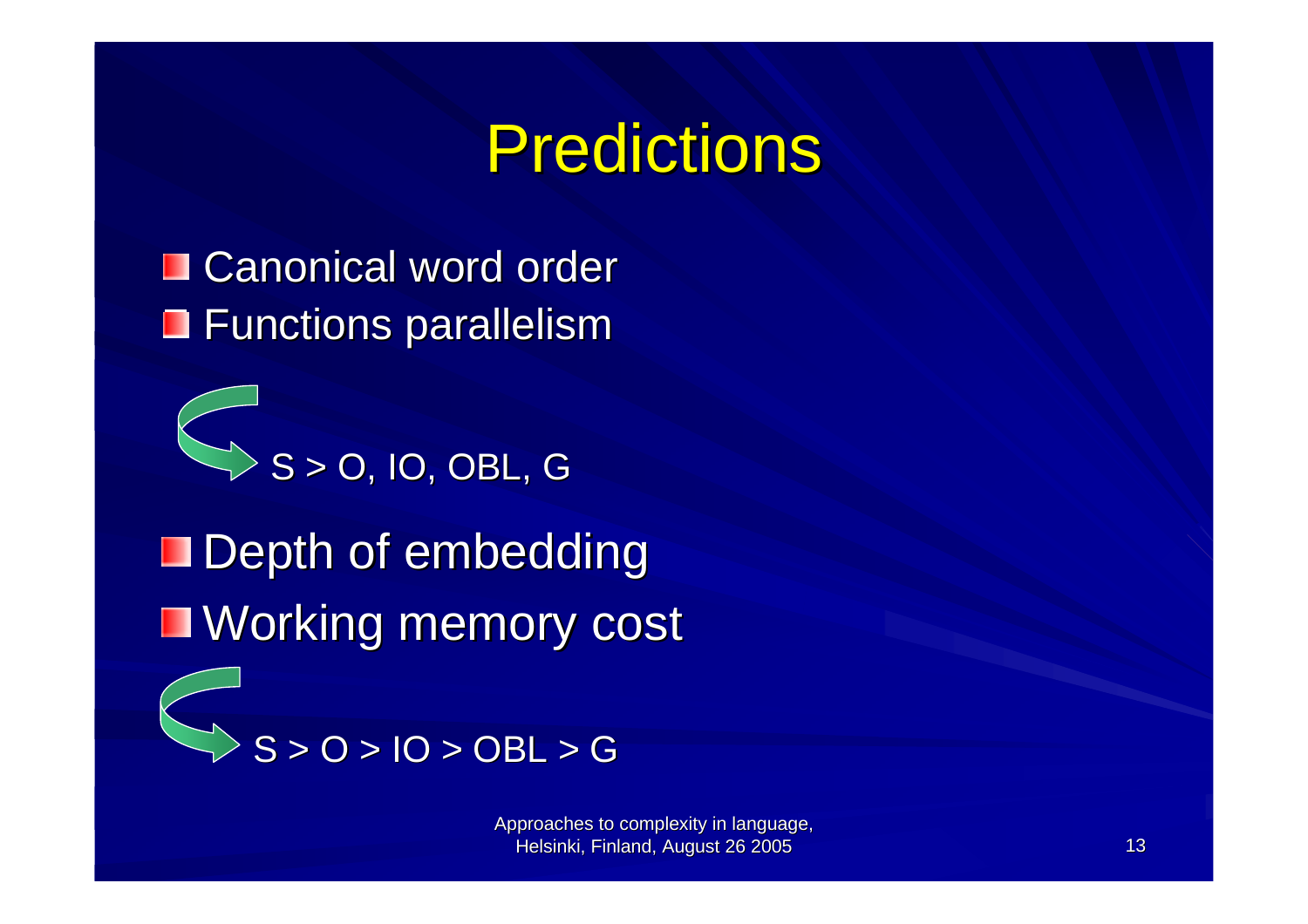### **Our experiment**

#### ■ Method

- –– Participants: 30 native speakers of French (21.26, s.d. 2.49)
- –– Materials: 36 experimental sentences, 3 conditions (S, O,  $\overline{\text{OG}}$ )
- (17) S: La danseuse qui regarde le chanteur appelle le studio (The dancer<br>that is looking at the singer is calling the studio)
- (18) O: La danseuse que le chanteur regarde appelle le studio (The dancer<br>that the singer is looking at is calling the studio)
- (19) OG: La danseuse dont le chanteur regarde les jambes appelle le<br>studio (The dancer whose legs the singer is looking at is calling the studio)
- **Holland** Construction – Procedure: Self-paced word-by-word, moving window display
	- Comprehension question after each trial, no feedback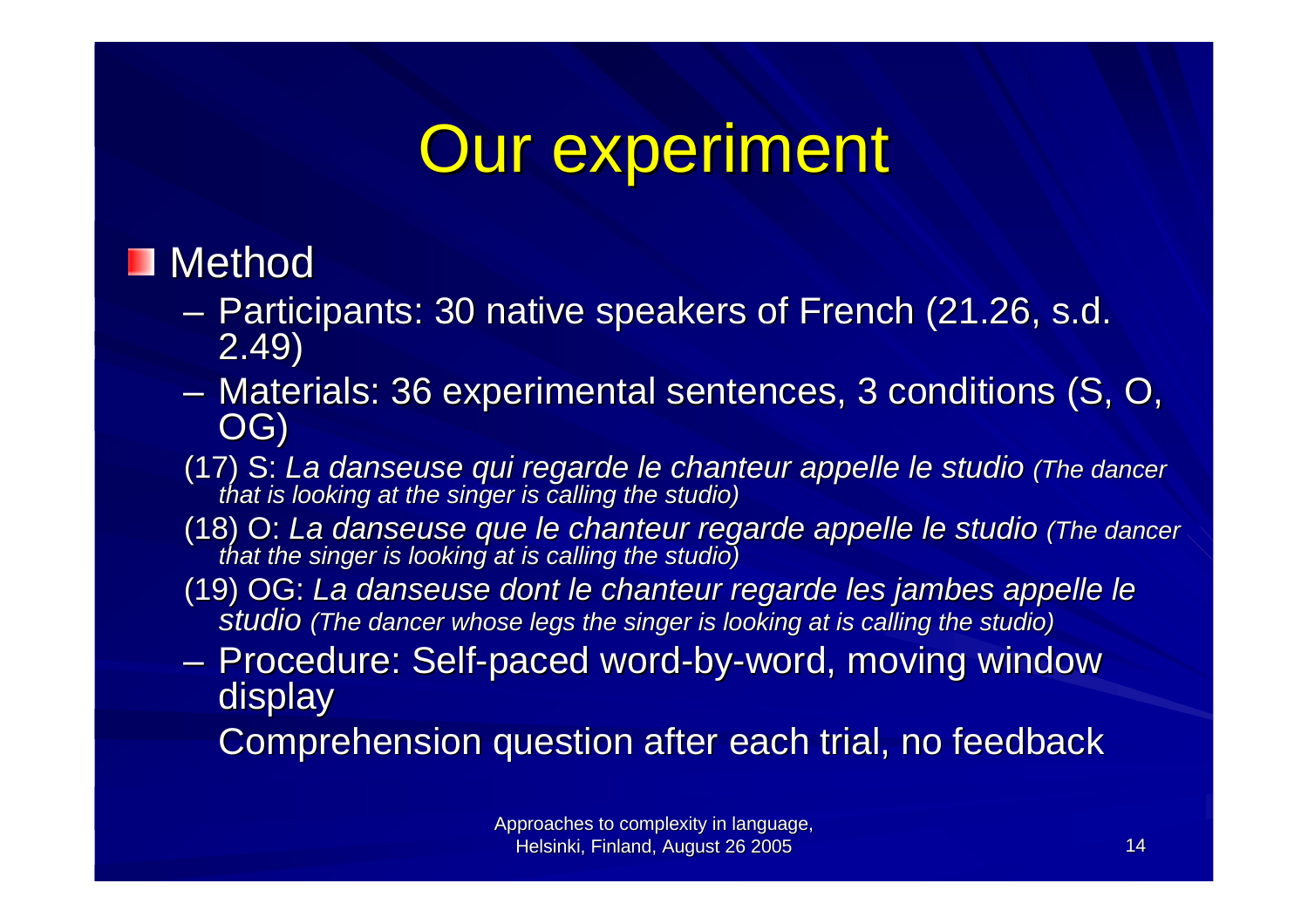### **Results**

 $\blacksquare$  Participants with more than 35% of extreme reading times (<100ms or >1500ms) were discarded, thus leaving 27 for statistical analysis

Comprehension errors: Ш Significant effect of RC type



Approaches to complexity in language, Helsinki, Finland, August 26 2005 15 and 15 and 15 and 15 and 15 and 15 and 15 and 15 and 15 and 15 and 15 and 15 and 15 and 15 and 15 and 15 and 15 and 15 and 15 and 15 and 15 and 15 and 15 and 15 and 15 and 15 and 15 and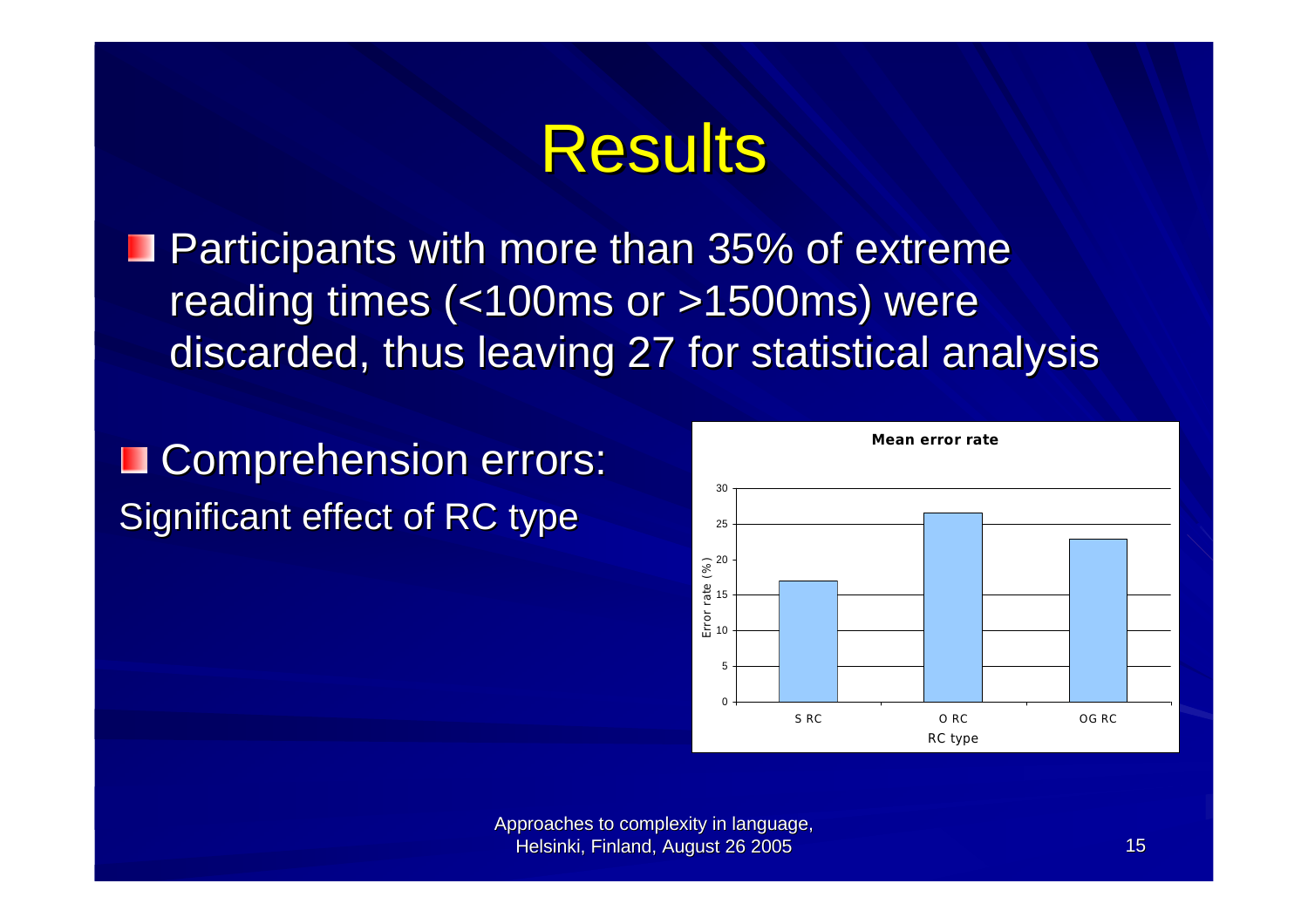# Reading times (1)

#### Regions of interest: H

- Object NP of the S and OG RCs
- Embedded verb
- Main clause verb



Approaches to complexity in language, Helsinki, Finland, August 26 2005 16 16 17 17 18 17 18 17 18 18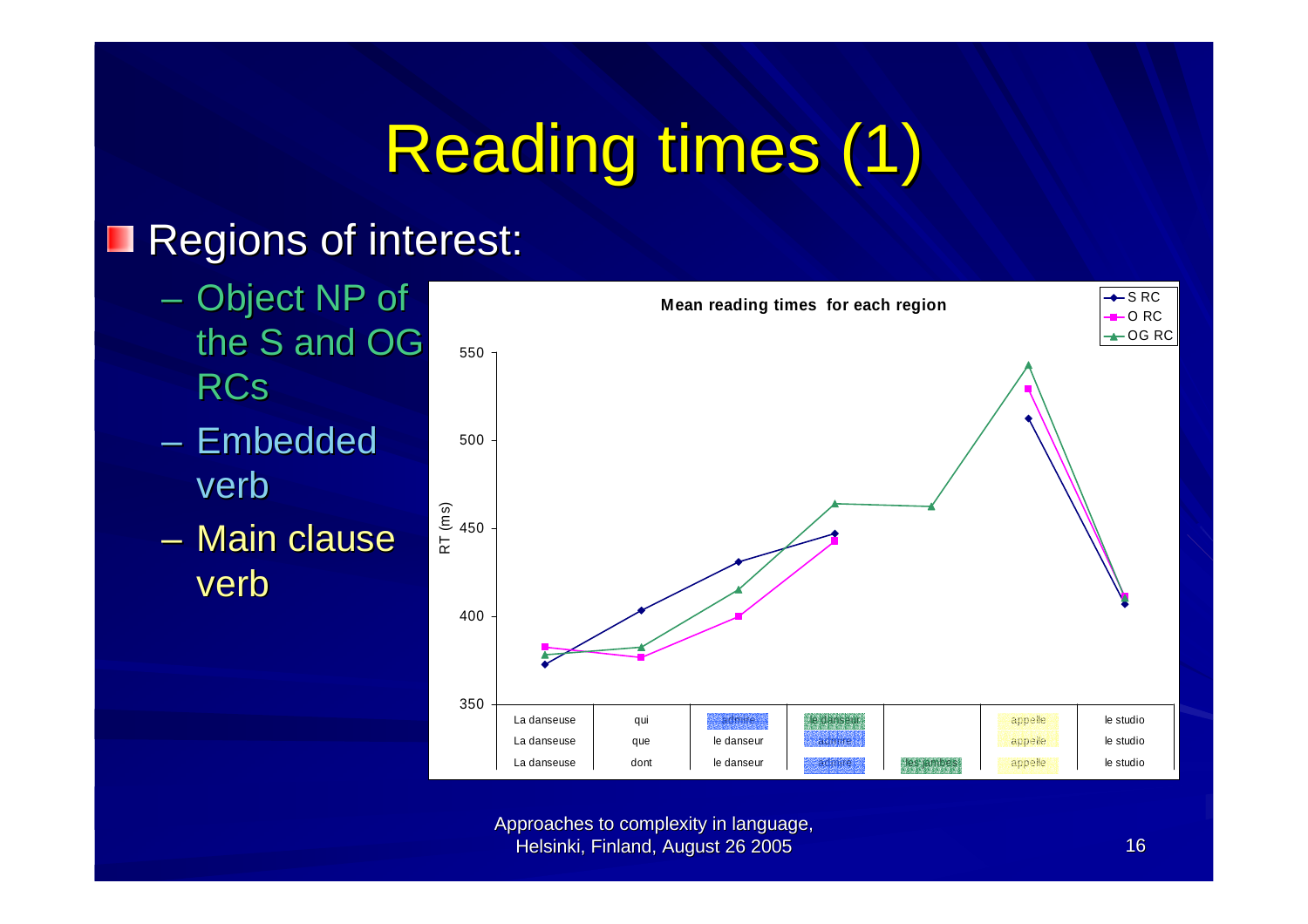## **Reading times (2)**

#### $\blacksquare$  Object NP of the S and OG RCs – No difference



**Mean RT for the embedded object NPs**

Approaches to complexity in language, Helsinki, Finland, August 26 2005 17 Helsinki, Finland, August 26 2005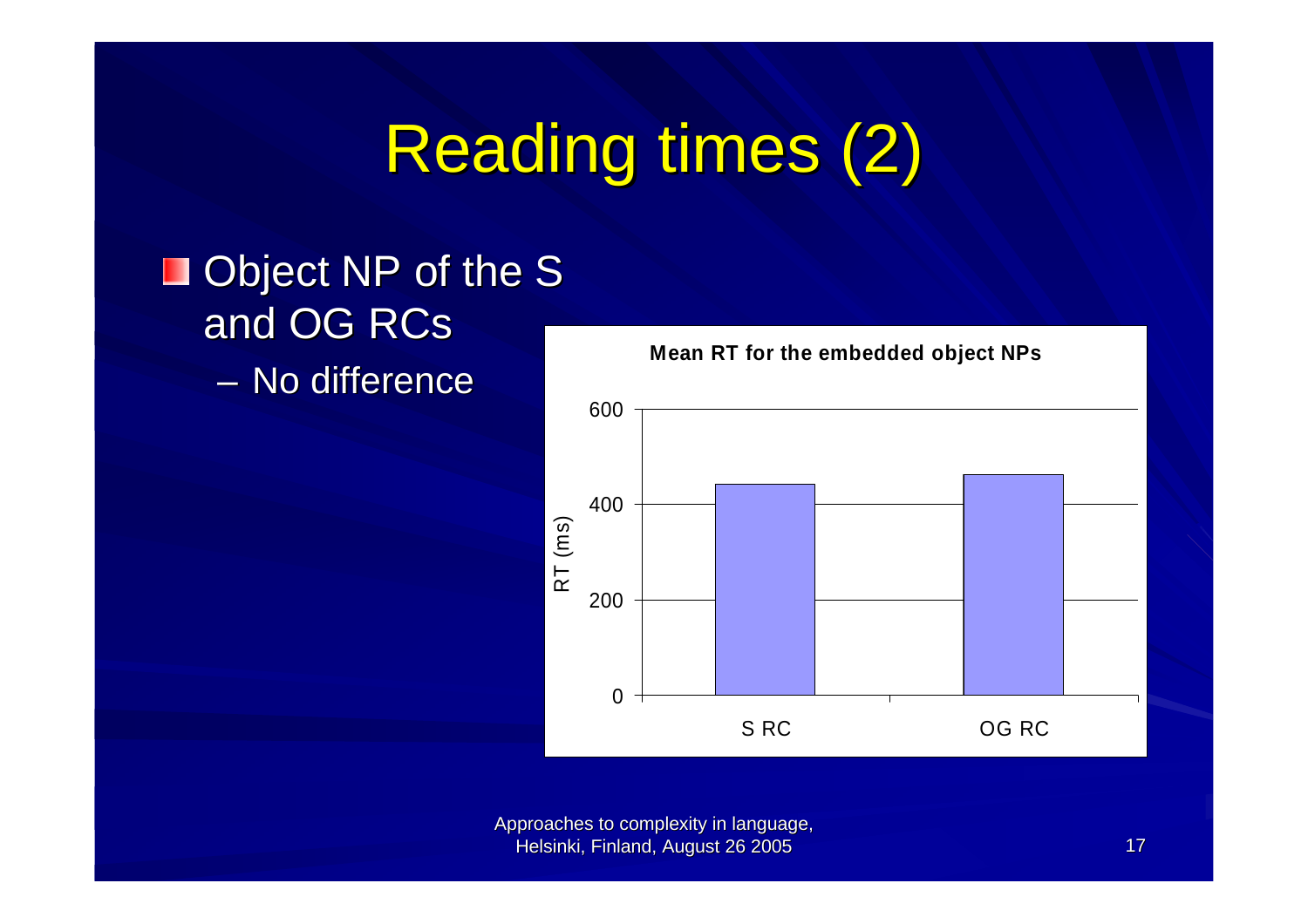## Reading times (3)

#### RC verb

#### $\mathcal{L}_{\mathcal{A}}$  , where  $\mathcal{L}_{\mathcal{A}}$  is the set of the set of the set of the set of the set of the set of the set of the set of the set of the set of the set of the set of the set of the set of the set of the set of the — Effect of RC type Mean RT on the RC verb



Approaches to complexity in language, Helsinki, Finland, August 26 2005 18 and 18 and 18 and 18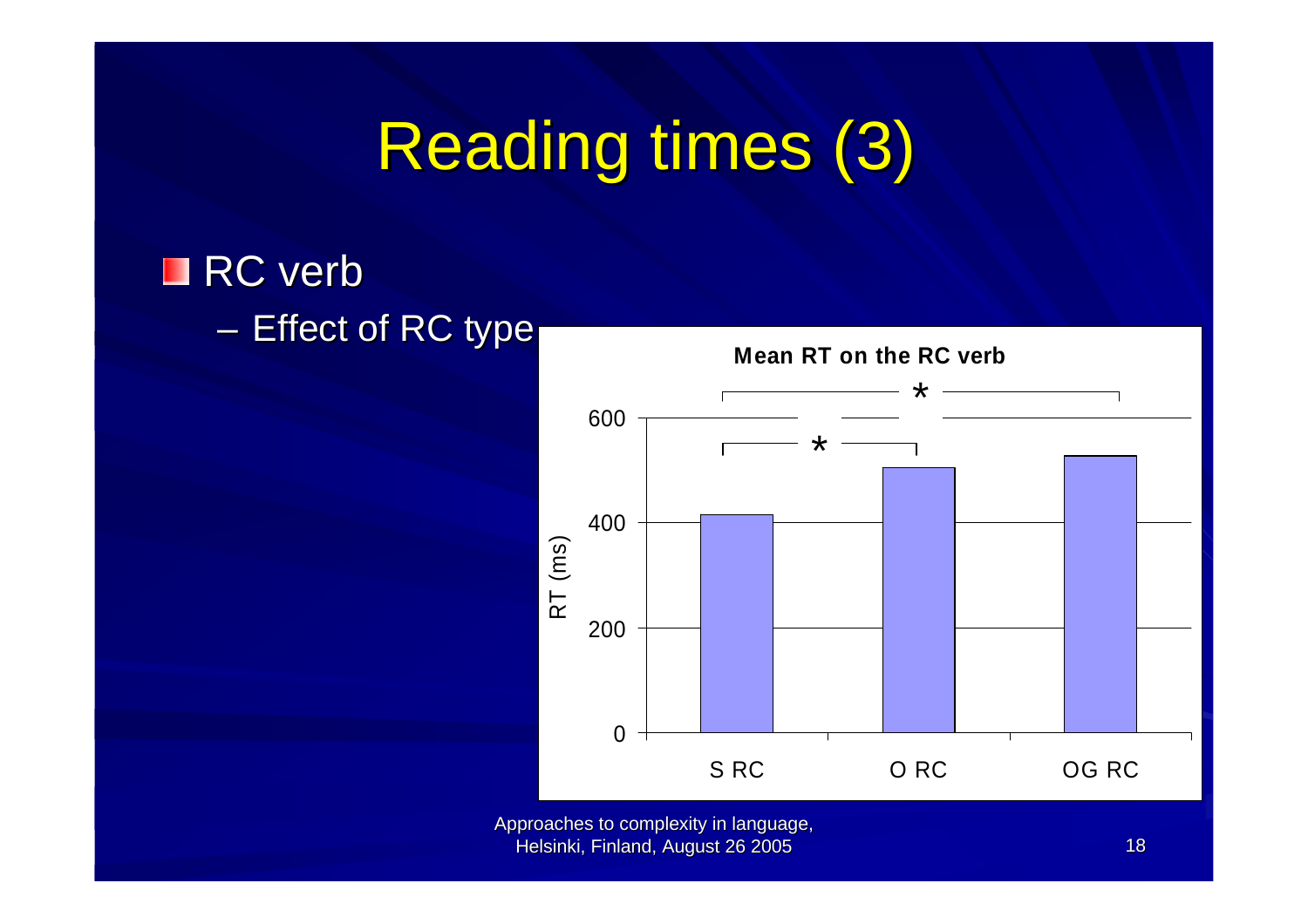## **Reading times (4)**

#### **Main verb**

 $\mathcal{L}_{\mathcal{A}}$  , where  $\mathcal{L}_{\mathcal{A}}$  is the set of the set of the set of the set of the set of the set of the set of the set of the set of the set of the set of the set of the set of the set of the set of the set of the – No significant difference



**Mean RT on the main verb**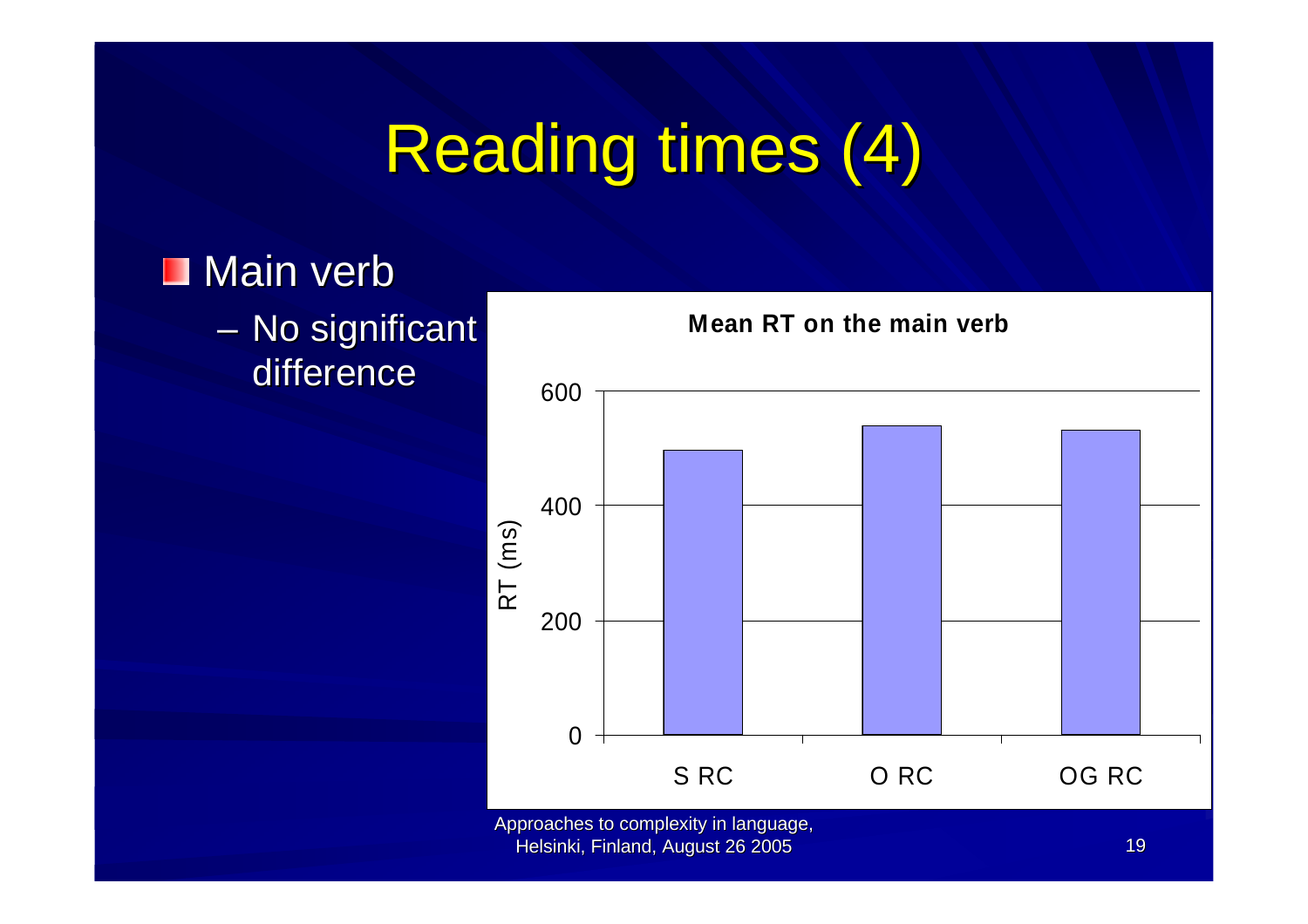# Discussion (1)

- S RCs are faster to read and generate less errors than the other types (O, OG)
- $\blacksquare$  Different from previous findings
- $\blacksquare$  Different from what is predicted by the depth of embedding and DL theories
- **□ Compatible with canonical word order and** functions parallelism theories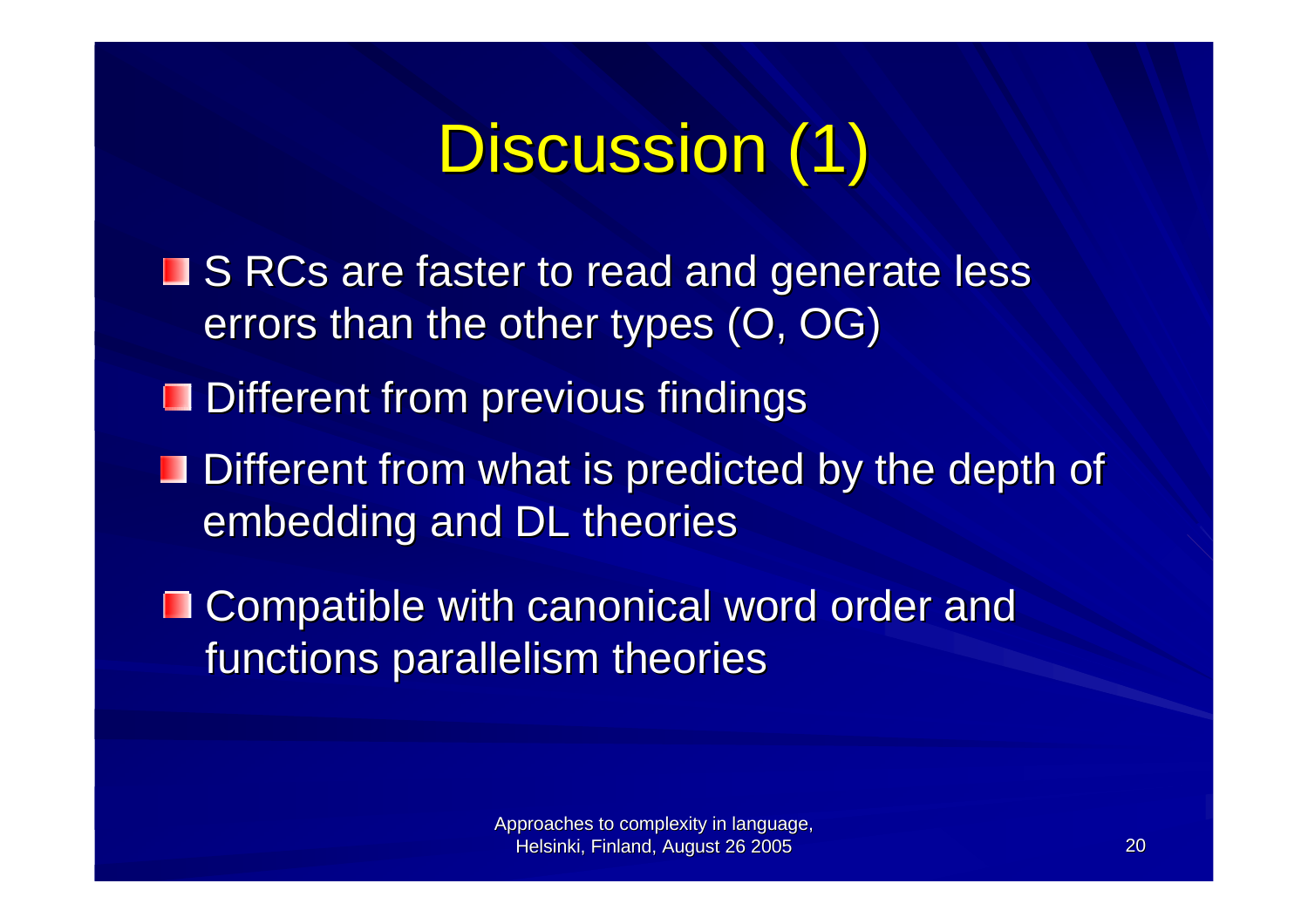# Discussion (2)

On theories of language processing:

- Memory cost is not infirmed by canonical word order nor functions parallelism theories
- $\mathcal{L}_{\mathcal{A}}$  , where  $\mathcal{L}_{\mathcal{A}}$  is the set of the set of the set of the set of the set of the set of the set of the set of the set of the set of the set of the set of the set of the set of the set of the set of the – Necessity to disentangle canonical word order from functions parallelism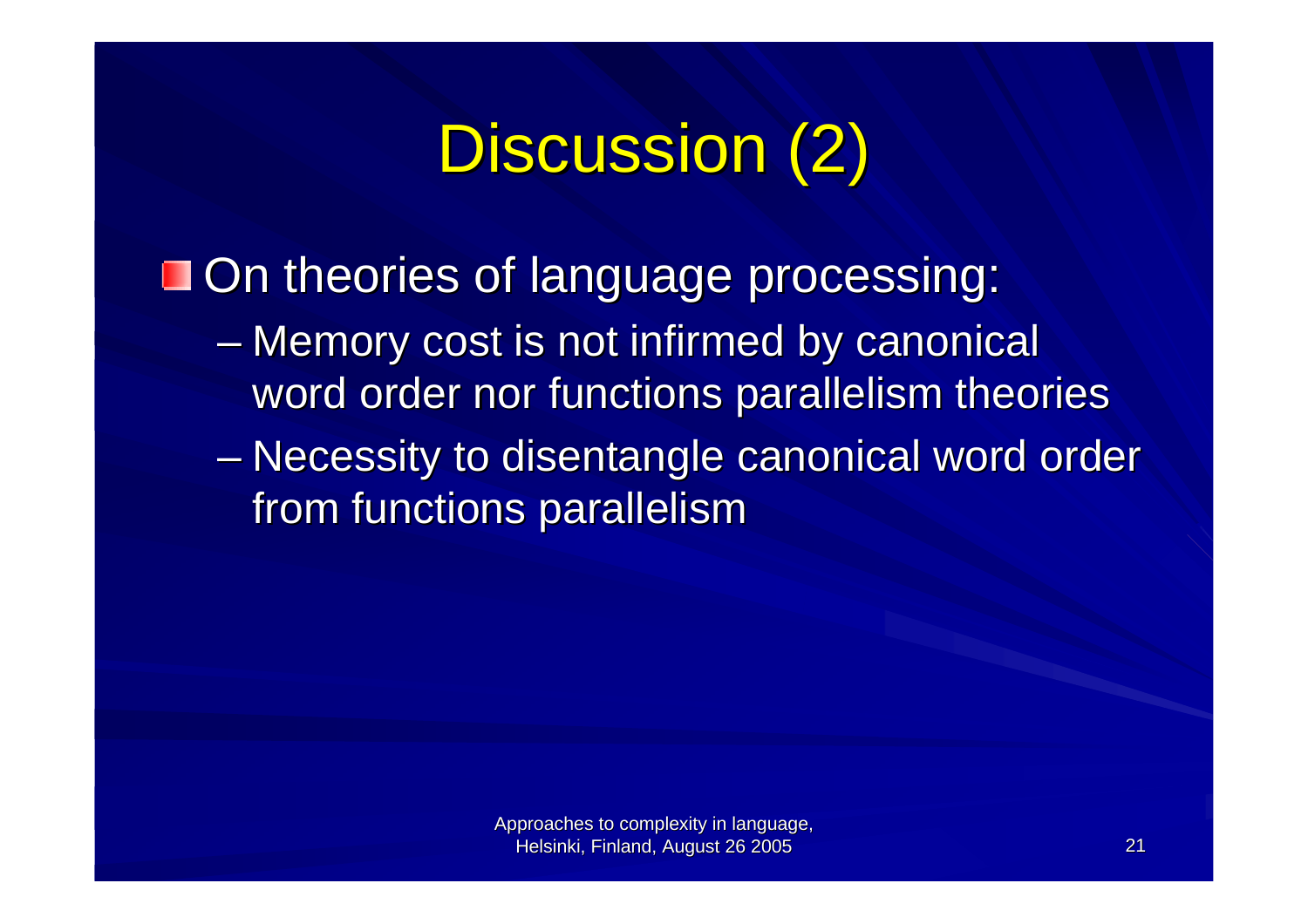## Further experiment

|                 | Canonical +                                          | <b>Canonical -</b>                                                     |
|-----------------|------------------------------------------------------|------------------------------------------------------------------------|
| <b>Parallel</b> | L'homme qui<br>regarde la femme                      | La femme regarde<br>le chien que<br>promène le chien. l'homme promène. |
| Parallel-       | L'homme regarde<br>la femme qui<br>promène le chien. | L'homme que la<br>femme regarde<br>promène le chien.                   |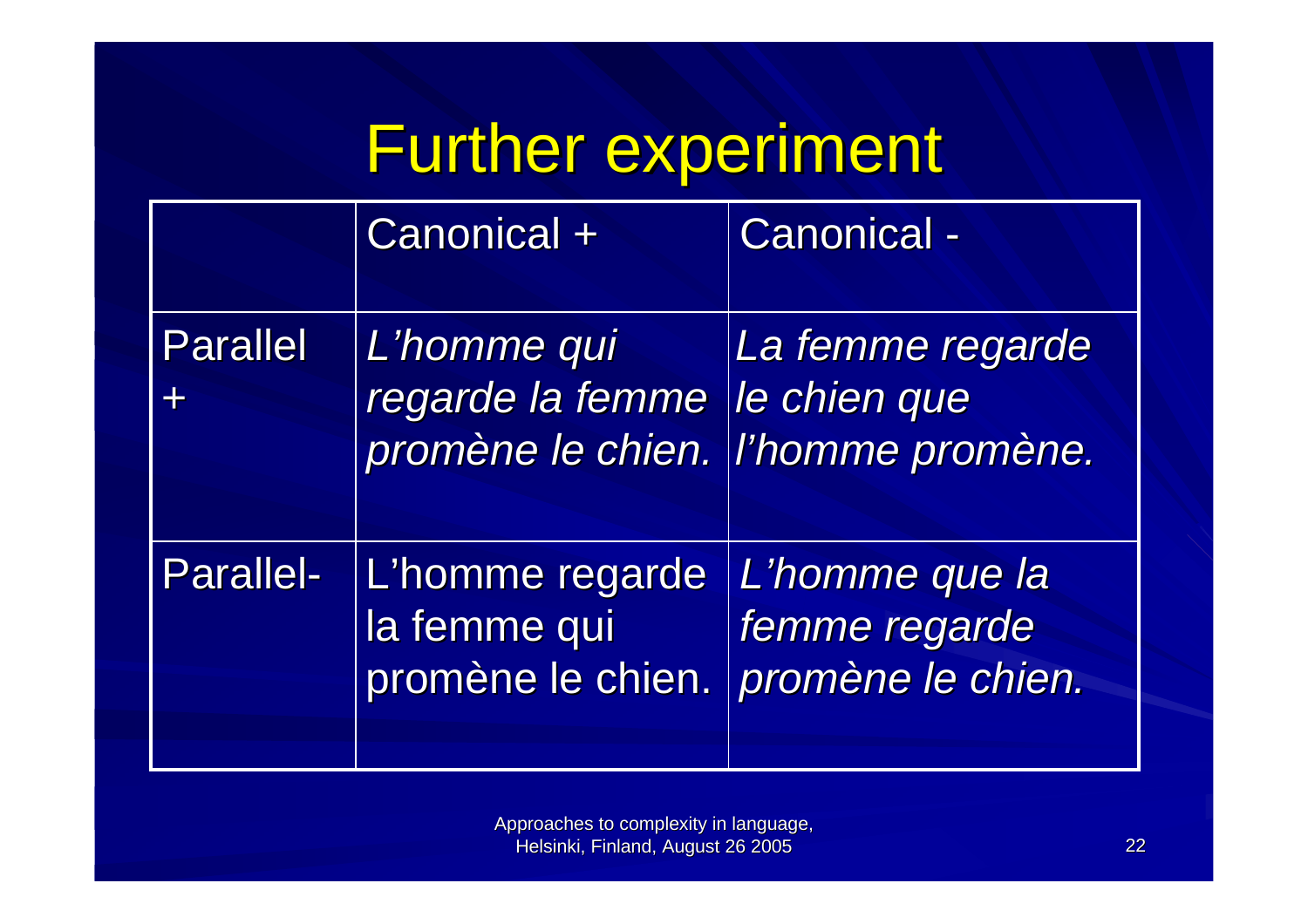# Discussion (3)

#### $\Box$  Complexity = Difficulty ?

**B** Structural complexity (depth of embedding, number of syntactic nodes, long distance dependencies) does not automatically trigger processing difficulty

Nevertheless it does not mean that complex sentences are easy to process

*The lion The lion that the gorilla gorilla that the tiger bit chased died*



Difficulty is not equivalent to complexity